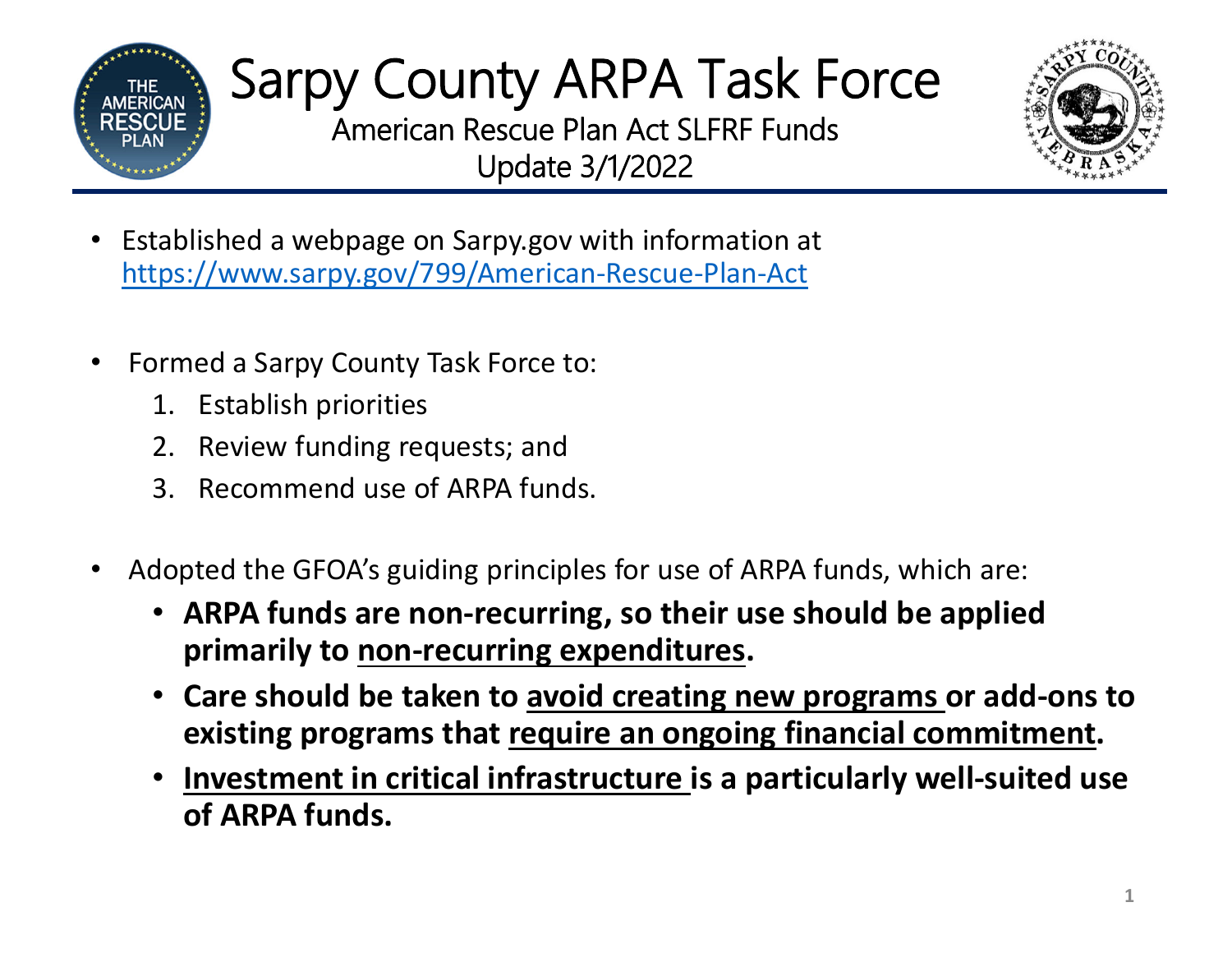

Update 3/1/2022



### **Since Last Update on December 14, 2021**

- •Revisited requests made in October by County departments and community
- •Reviewed & analyzed the Treasury Department Final Rule, issued January 6, 2022
- $\bullet$ • Submitted SLFRF Compliance Report for March – December 2021
- •Continued networking/consultations with other counties, nationwide
- •Monitored possible legislation in U.S. Senate (S. 3011) and U.S. House (H.R. 5735)
- • Prepared whitepaper justifications for all phase 1 commitments and phase 2 recommendations as support for use of ARPA funds for the individual projects.
- •Expended funds on phase <sup>1</sup> commitments (L‐T‐<sup>D</sup> of \$9.4 million)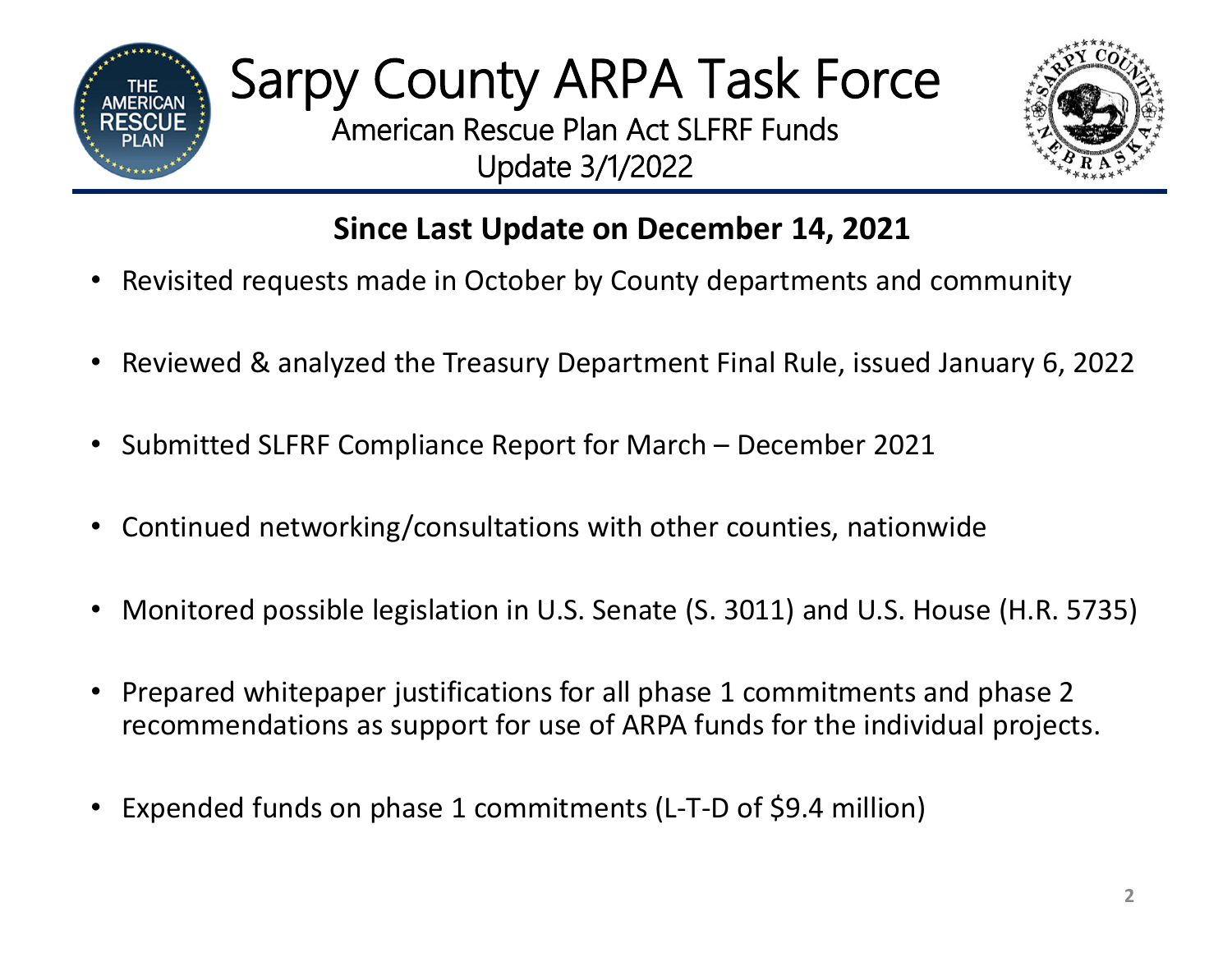

American Rescue Plan Act SLFRF Funds Update 3/1/2022



#### **Summary of Sarpy County ARPA funds & Commitments**

| <b>Total ARPA Funds</b>                               | 36,360,628 |
|-------------------------------------------------------|------------|
| Phase 1 Commitments - Approved by Board on 12/14/2021 | 14,402,377 |
|                                                       |            |
| Subtotal                                              | 21,958,251 |
| <b>Phase 2 Recommendations</b>                        | 7,826,757  |
|                                                       |            |
| Uncommitted ARPA Funds after Phase 2                  | 14,131,494 |
|                                                       |            |

| <b>General Govt Use</b>                        | \$9,159,623  |
|------------------------------------------------|--------------|
| Use allowed under specific ARPA criteria $(1)$ | \$4,971,871  |
| Total                                          | \$14,131,494 |

 $\textcircled{1}$ - Responding to the Public Health Emergency & Negative Economic Impacts through assistance to households, small businesses & nonprofits.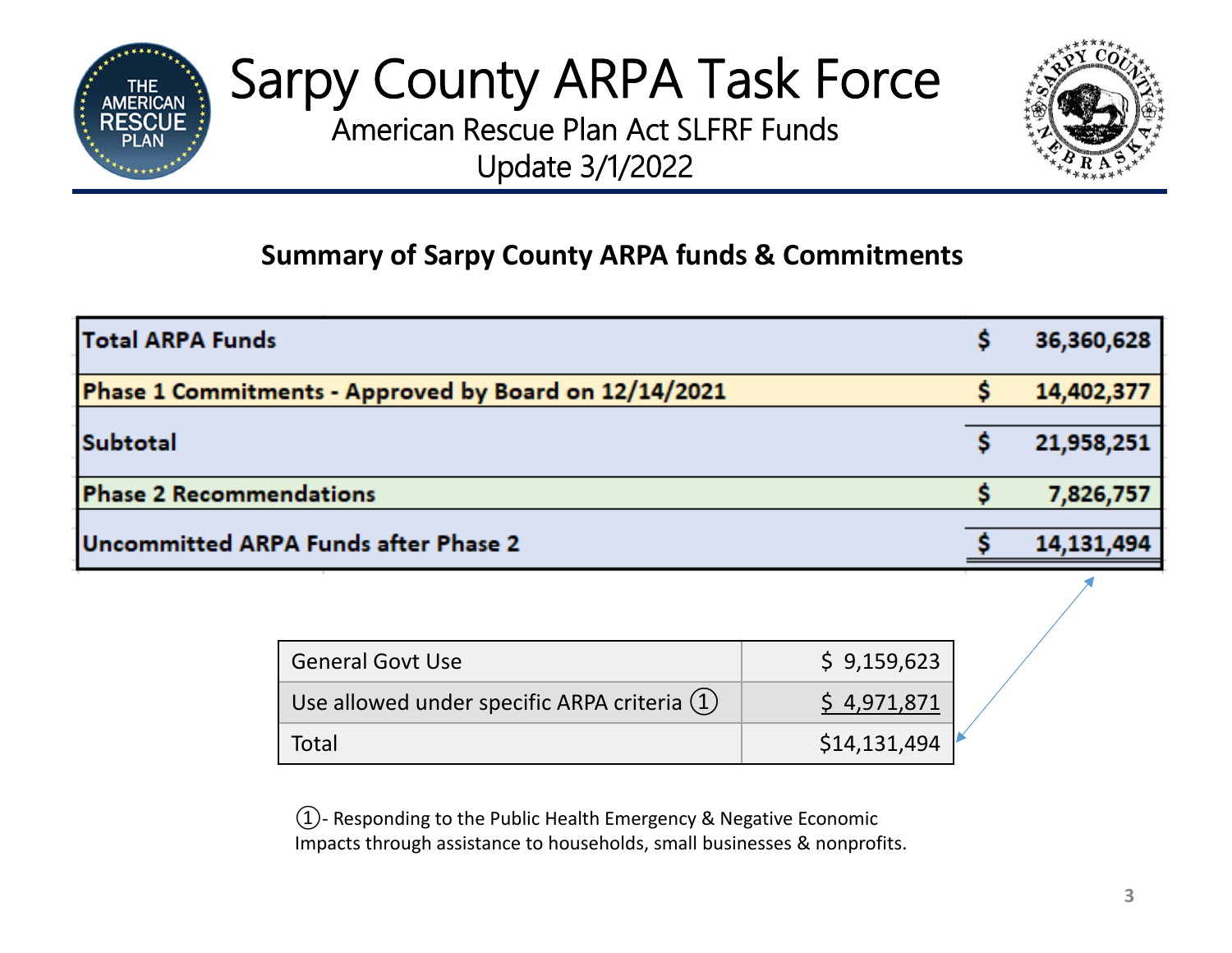

American Rescue Plan Act SLFRF Funds Update 3/1/2022



#### **Phase 1 Commitments Approved by Board on 12/14/2021**

| <b>PHASE 1 APPROVED ARPA FUND COMMITMENTS</b> |                            |                                                                                  |    |               |  |  |
|-----------------------------------------------|----------------------------|----------------------------------------------------------------------------------|----|---------------|--|--|
| <b>Activity</b>                               | Department/Org             | <b>Description</b>                                                               |    | <b>Amount</b> |  |  |
| <b>Public Safety</b>                          | <b>Correctional Center</b> | Covid prevention and mental/medical health components                            | \$ | 13,000,000    |  |  |
| <b>Public Welfare</b>                         | <b>Human Services</b>      | Rent & other assistance to residents via Lift-Up Sarpy                           | \$ | 500,000       |  |  |
| <b>Public Safety</b>                          | <b>Sheriff</b>             | <b>Replacement of 11 Sheriff vehicles</b>                                        | \$ | 300,377       |  |  |
| <b>Tourism</b>                                | Stadium - Capital          | <b>Replacement of turf at Werner Park</b>                                        | \$ | 200,000       |  |  |
| <b>Public Health</b>                          | <b>Mental Health Board</b> | Mental health needs assessment study                                             | \$ | 125,000       |  |  |
| Administrative                                | <b>Fiscal</b>              | <b>Engaging Kutak Rock &amp; other consultants for ARPA assistance</b>           | \$ | 100,000       |  |  |
| <b>Public Safety</b>                          | Juvenile Justice Center    | Design of expansion of JJC, including juvenile courts                            | \$ | 100,000       |  |  |
| <b>Public Health</b>                          | <b>Correctional Center</b> | <b>Covid testing &amp; vaccinations</b>                                          | \$ | 75,000        |  |  |
| <b>Public Health</b>                          |                            | Juvenile Justice Center   Purchase of medical refrigerator to store vaccinations | \$ | 2,000         |  |  |
| <b>TOTAL</b>                                  |                            |                                                                                  |    | 14,402,377    |  |  |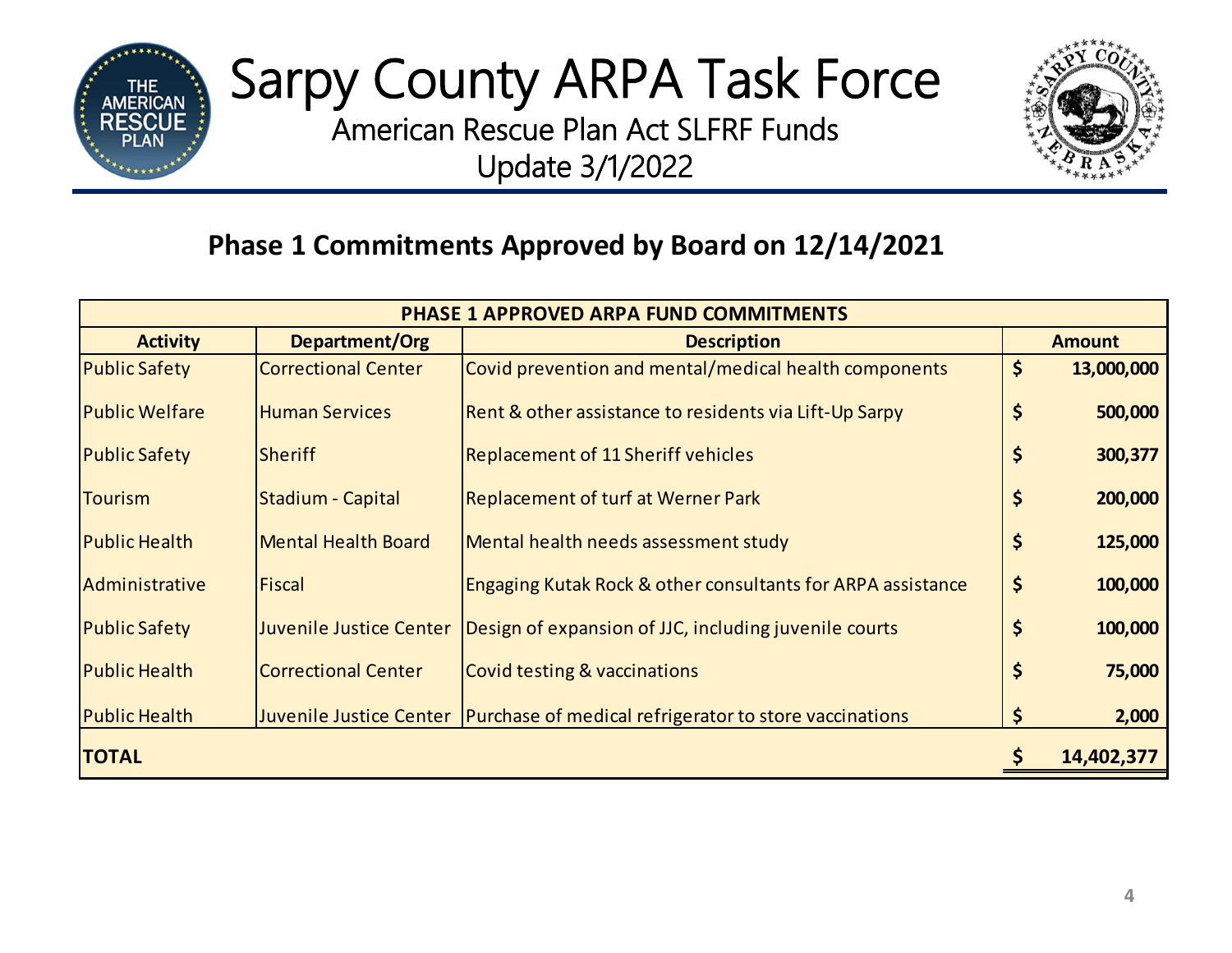

American Rescue Plan Act SLFRF Funds Update 3/1/2022



#### **Phase 2 Recommended Commitments**

| PHASE 2 RECOMMENDED ARPA FUND COMMITMENTS |                             |                                                                  |               |           |  |  |
|-------------------------------------------|-----------------------------|------------------------------------------------------------------|---------------|-----------|--|--|
| <b>Activity</b>                           | Department/Org              | <b>Description</b>                                               | <b>Amount</b> |           |  |  |
| Sewer                                     | Sewer                       | Modifications to Sarpy County sewer lines/systems                | \$            | 4,950,000 |  |  |
| <b>Public Safety</b>                      | <b>Mental Health Board</b>  | Forensic Psychiatry Fellowship Agreement with UNMC for Jail      | \$            | 1,202,857 |  |  |
| Administrative                            | <b>Information Systems</b>  | Network connectivity to agencies & single sign-on                | \$            | 540,000   |  |  |
| Tourism/Non-Profit   Fontenelle Forest    |                             | Camp Brewster, Krim & Wakonda Houses renovations & repairs       | \$            | 503,900   |  |  |
| <b>Public Safety</b>                      | Sheriff                     | Incident Command & Crisis Negotiations Unit vehicle              | \$            | 275,000   |  |  |
| <b>Public Health</b>                      |                             | Sarpy/Cass Health Dept. Equipment & Technology upgrades          | \$            | 115,000   |  |  |
| <b>Public Safety</b>                      |                             | Springfield/Gretna VFD Upgrade pagers for volunteer firefighters | \$            | 100,000   |  |  |
| Infrastructure                            | GIS/Sewer                   | Planimetric mapping - building footprints & pavement             | \$            | 90,000    |  |  |
| <b>Public Welfare</b>                     | <b>Tri-City Food Pantry</b> | Purchase of transport van                                        | Ş             | 50,000    |  |  |
| <b>TOTAL</b>                              |                             |                                                                  |               | 7,826,757 |  |  |